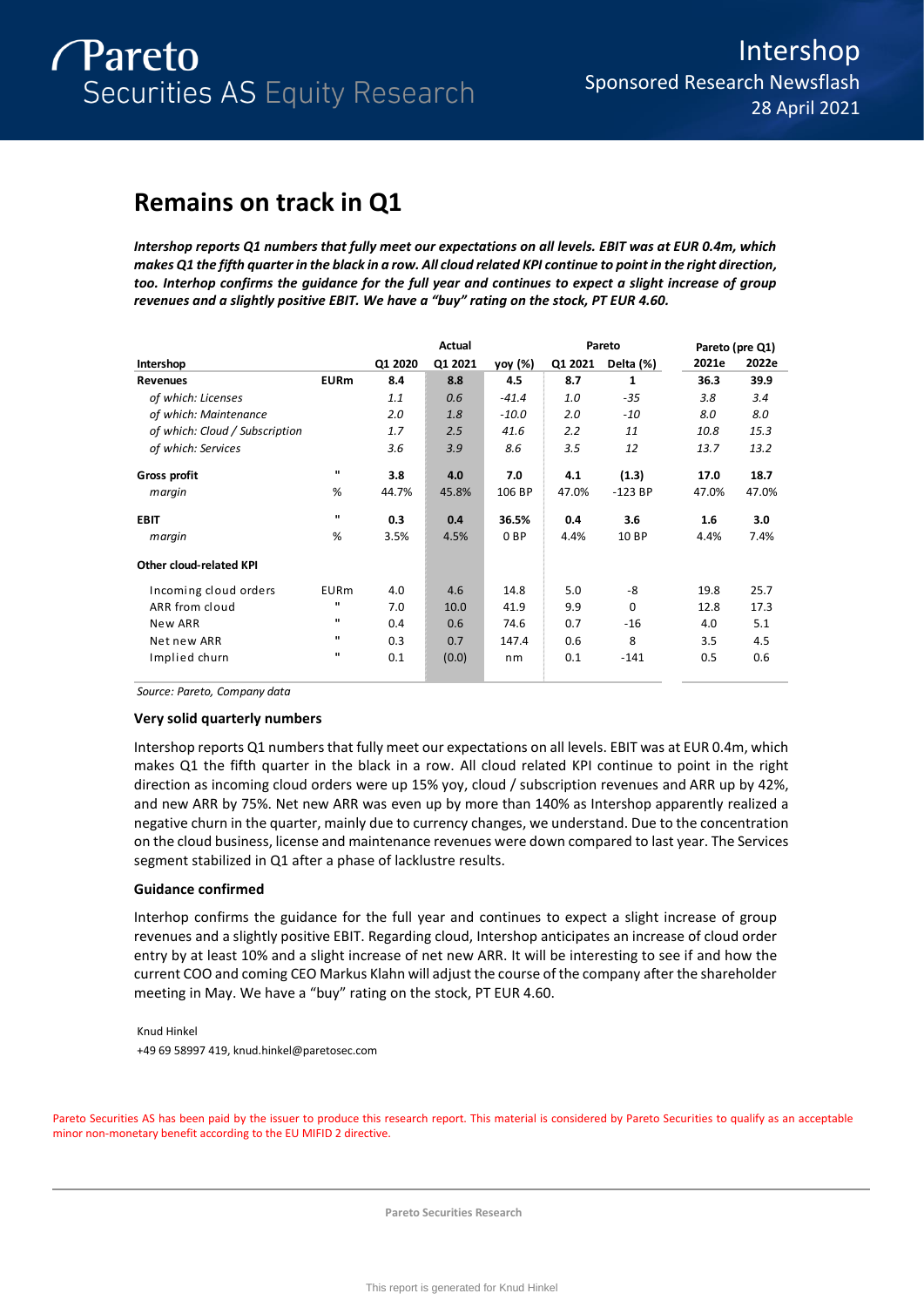## **Disclaimer and legal disclosures**

### **Origin of the publication or report**

This publication or report originates from Pareto Securities AS, reg. no. 956 632 374 (Norway), Pareto Securities AS, Frankfu rt branch, reg. no. DE 320 965 513 / HR B 109177 (Germany) or Pareto Securities AB, reg. no. 556206-8956 (Sweden) (together the Group Companies or the "Pareto Securities Group") acting through their common unit Pareto Securities Research. The Group Companies are<br>supervised by the Financial

## **Content of the publication or report**

This publication or report has been prepared solely by Pareto Securities Research.

Opinions or suggestions from Pareto Securities Research may deviate from recommendations or opinions presented by other departments or companies in the Pareto Securities Group. The reason may typically be the result of differing time horizons, methodologies, contexts or other factors.

#### **Sponsored research**

Please note that if this report is labelled as "sponsored research" on the front page, Pareto Securities has entered into an agreement with the company about the preparation of research reports and<br>receives compensation fr research is however commissioned for and paid by the company and such material is considered by Pareto Securities to qualify as an acceptable minor non-monetary benefit according to the EU MiFID II Directive.

#### **Basis and methods for assessment**

Opinions and price targets are based on one or more methods of valuation, for instance cash flow analysis, use of multiples, behavioral technical analyses of underlying market movements in combination with considerations of the market situation and the time horizon. Key assumptions of forecasts, price targets and projections in research cited or reproduced appear in the research material from the named sources. The date of publication appears from the research material cited or reproduced. Opinions and estimates may be updated in subsequent versions of the publication or report, provided that the relevant company/issuer is treated anew in such later versions of the publication or report.

Pareto Securities Research may provide credit research with more specific price targets based on different valuation methods, including the analysis of key credit ratios and other factors describing the securities creditworthiness, peer group analysis of securities with similar creditworthiness and different DCF-valuations. All descriptions of loan agreement structures and loan agreement features are obtained from sources which Pareto Securities Research believes to be reliable, but Pareto Securities Research does not represent or warrant their accuracy. Be aware that investors should go through the specific complete loan agreement before investing in any bonds and not base an investment decision based solely on information contained in this publication or report.

Pareto Securities Research has no fixed schedule for updating publications or reports.

Unless otherwise stated on the first page, the publication or report has not been reviewed by the issuer before dissemination. In instances where all or part of a report is presented to the issuer prior to publication, the purpose is to ensure that facts are correct.

## **Validity of the publication or report**

All opinions and estimates in this publication or report are, regardless of source, given in good faith and may only be valid as of the stated date of this publication or report and are subject to change without notice.

#### **No individual investment or tax advice**

The publication or report is intended only to provide general and preliminary information to investors and shall not be construed as the basis for any investment decision. This publication or report has<br>been prepared by Pa recommendation of particular financial instruments or strategies and thus it does not provide individually tailored investmen t advice, and does not take into account the individual investor's particular financial situation, existing holdings or liabilities, investment knowledge and experience, investment objective and horizon or risk profile and preferences. The investor must particularly ensure the suitability of an investment as regards his/her financial and fiscal situation and investment objectives. The investor bears the risk of losses in connection with an investment.

Before acting on any information in this publication or report, we recommend consulting your financial advisor.

The information contained in this publication or report does not constitute advice on the tax consequences of making any particular investment decision. Each investor shall make his/her own appraisal of the tax and other financial merits of his/her investment.

#### **Sources**

This publication or report may be based on or contain information, such as opinions, recommendations, estimates, price targets and valuations which emanate from Pareto Securities Research' analysts or representatives, publicly available information, information from other units or companies in the Group Companies, or other named sources.

To the extent this publication or report is based on or contains information emanating from other sources ("Other Sources") than Pareto Securities Research ("External Information"), Pareto Securities Research has deemed the Other Sources to be reliable but neither the companies in the Pareto Securities Group, others associated or affiliated with said companies nor any other person, guarantee the accuracy, adequacy or completeness of the External Information.

#### **Ratings**

| Equity ratings: | "Buy"  | Pareto Securities Research expects this financial instrument's total return to exceed 10% over the next 12 months                   |
|-----------------|--------|-------------------------------------------------------------------------------------------------------------------------------------|
|                 | "Hold" | Pareto Securities Research expects this financial instrument's total return to be between -10% and 10% over the next 12 months      |
|                 | "Sell" | Pareto Securities Research expects this financial instrument's total return to be negative by more than 10% over the next 12 months |

**Analysts Certification**<br>The research analystis) whose name(s) appear on research reports prepared by Pareto Securities Research certify that: (i) all of the views expressed in the research report accurately reflect their "Hold"<br>"Sell" Pareto Securities Research expects this financial instrument's total return to be between -10% and 10% over the next 12 months<br>"Sell" Pareto Securities Research expects this financial instrument's total retur research analysts in research reports that are prepared by Pareto Securities Research.

The research analysts whose names appears on research reports prepared by Pareto Securities Research received compensation that is based upon various factors including Pareto Securities' total revenues, a portion of which are generated by Pareto Securities' investment banking activities.

#### **Limitation of liability**

Pareto Securities Group or other associated and affiliated companies assume no liability as regards to any investment, divestment or retention decision taken by the investor on the basis of this publication or report. In no event will entities of the Pareto Securities Group or other associated and affiliated companies be liable for direct, indirect or incidental, special or consequential damages resulting from the information in this publication or report.

Neither the information nor any opinion which may be expressed herein constitutes a solicitation by Pareto Securities Research of purchase or sale of any securities nor does it constitute a solicitation to any person in any jurisdiction where solicitation would be unlawful. All information contained in this research report has been compiled from sources believed to be reliable. However, no representation or warranty, express or implied, is made with respect to the completeness or accuracy of its contents, and it is not to be relied upon as authoritative.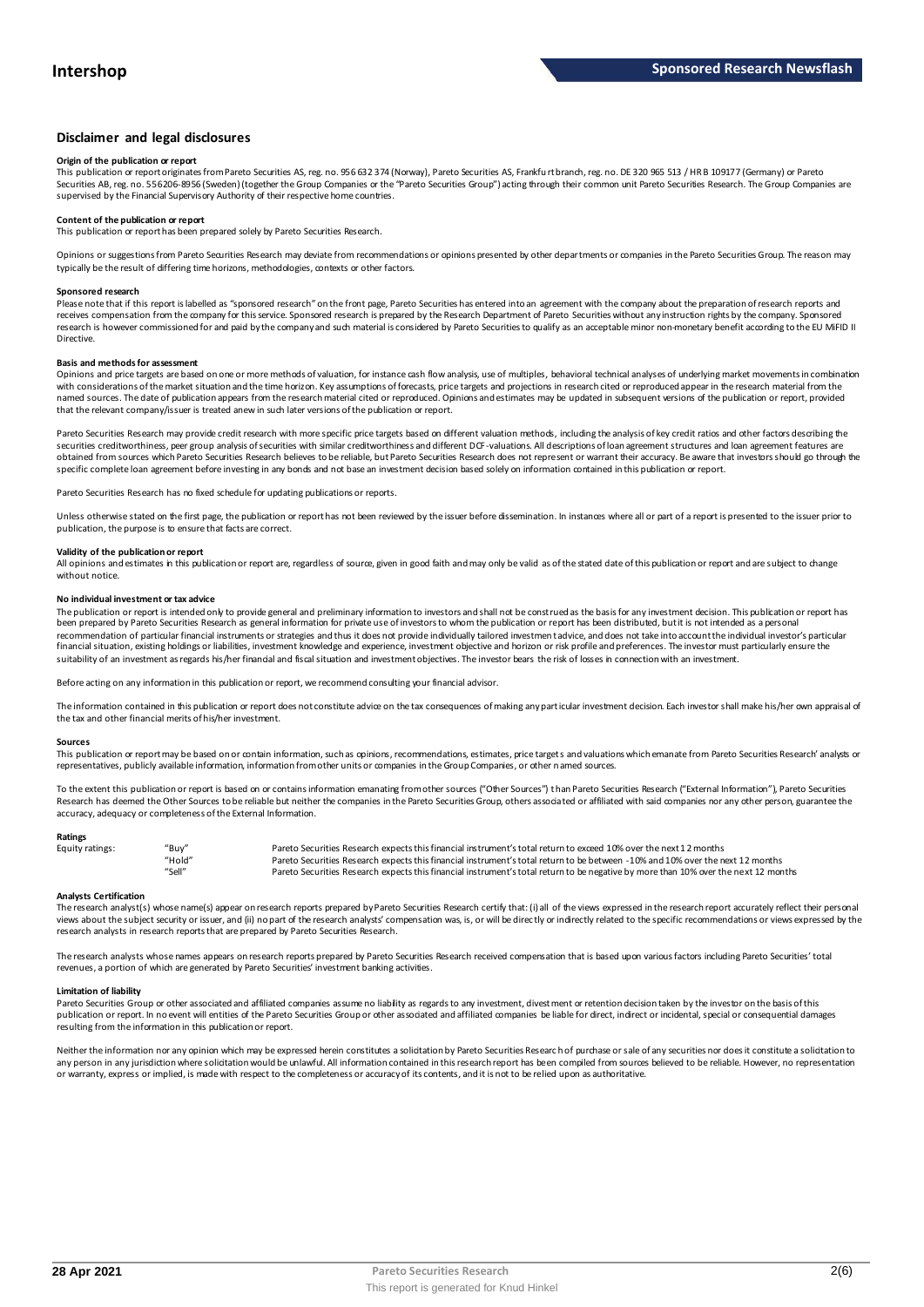#### **Risk information**

The risk of investing in certain financial instruments, including those mentioned in this document, is generally high, as their market value is exposed to a lot of different factors such as the operational and financial conditions of the relevant company, growth prospects, change in interest rates, the economic and political environment, foreign exchange rates, shifts in market sentiments etc. Where an investment or security is denominated in a different currency to the investor's currency of reference, changes in rates of exchange may have an adverse effect on the value, price or income of or from that investment to the investor. Past performance is not a guide to future performance. Estimates of future performance are based on assumptions that may not be realized. When investing in individual shares, the investor may lose all or part of the investments.

#### **Conflicts of interest**

Companies in the Pareto Securities Group, affiliates or staff of companies in the Pareto Securities Group, may perform services for, solicit business from, make a market in, hold long or short positions in, or otherwise be interested in the investments (including derivatives) of any company mentioned in the publication or report.<br>In addition Pareto Securities Group, or affiliates, may from time to time have a broking, advisory o

acting as that company's official or sponsoring broker and providing investment banking or other financial services. It is the policy of Pareto to seek to act as corporate adviser or broker to some of the companies which are covered by Pareto Securities Research. Accordingly companies covered in any Research may be the subject o f marketing initiatives by the Investment Banking Department.

To limit possible conflicts of interest and counter the abuse of inside knowledge, the analysts of Pareto Securities Research are subject to internal rules on sound ethical conduct, the management of inside information, handling of unpublished research material, contact with other units of the Group Companies and personal account dealing. The internal rules have been prepared in accordance with applicable legislation and relevant industry standards. The object of the internal rules is for example to ensure that no analyst will abuse or cause others to abuse confidential information. It is the policy of Pareto Securities Research that no link exists between revenues from capital markets activities and individual analyst remuneration. The Group Companies are members of national stockbrokers' associations in each of the countries in which the Group Companies have their head offices. Internal rules have been developed in accordance with recommendations issued by the stockbrokers associations. This material has been prepared following the Pareto Securities Conflict of Interest Policy.

The guidelines in the policy indude rules and measures aimed at achieving a sufficient degree of independence between various departments, business areas and sub-business areas within the Pareto Securities Group in order to, as far as possible, avoid conflicts of interest from arising between such departments, business areas and sub-business areas as well as their customers. One purpose of such measures is to restrict the flow of information between certain business areas and sub-business areas within the Pareto Securities Group, where conflicts of interest may arise and to safeguard the inpartialness of the empl The guidelines in the policy indude rules and measures aimed at achieving a sufficient degree of independence between various departments, business areas and sub-business areas within the Pareto<br>Securities Group in order t Pareto Securities Group rules concerning contacts with covered companies and rules concerning personal account trading carried out by analysts.

#### **Distribution restriction**

The securities referred to in this publication or report may not be eligible for sale in some jurisdictions and persons into whose possession this document comes should inform themselves about and observe Pareto Securities Group rules concerning contacts with covered companies and rules concerning personal account trading carried out by analysts.<br>Distribution restriction<br>The securities referred to in this publication or rep Authority (FCA).

This research is only intended for and may only be distributed to institutional investors in the United States and U.S entities seeking more information about any of the issuers or securities discussed in this report should contact Pareto Securities Inc. at 150 East 52nd Street, New York, NY 10022, Tel. 212 829 4200.

Pareto Securities Inc. is a broker-dealer registered with the U.S. Securities and Exchange Commission and is a member of FINRA & SPC. U.S. To the extent required by applicable U.S. laws and regulations, Pareto Securities Inc. accepts responsibility for the contents of this publication. Investment products provided by or through Pareto Securities Inc. or Pareto Securities Research are not FDIC insured, may lose<br>value and a sale or subscription, nor shall it or any part of it form the basis of or be relied on in connection with any contract or commitment whatsoever. The securities of non-U.S. issuers may not be registered with or subject to SEC reporting and other requirements. The information available about non-U.S. companies may be limited, and non-U.S. companies are generally not subject to the same unifom auditing and<br>reporting standards as U some non-U.S. companies may not be as liquid as securities of comparable U.S. companies. Fluctuations in the values of national currencies, as well as the potential for governmental restrictions on currency movements, can significantly erode principal and investment returns.

Pareto Securities Research may have material conflicts of interest related to the production or distribution of this research report which, with regard to Pareto Securities Research, are disclosed herein.

#### **Distribution in Singapore**

Pareto Securities Pte Ltd holds a Capital Markets Services License is an exempt financial advisor under Financial Advisers Ac t, Chapter 110 ("FAA") of Singapore and a subsidiary of Pareto Securities AS.

This report is directed solely to persons who qualify as "accredited investors", "expert investors" and "institutional investors" as defined in section 4A(1) Securities and Futures Act, Chapter 289 ("SFA") **Distribution in Singapore**<br>Pareto Securities Pte Ltd holds a Capital Markets Services License is an exempt financial advisor under Financial Advisers Act, Chapter 110 ("FAA") of Singapore and a subsidiary of Pareto Securi person. You should seek advice from a financial adviser regarding the suitability of any product referred to in this report, taking into account your specific financial objectives, financial situation or particular needs before making a commitment to purchase any such product. Please contact Pareto Securities Pte Ltd, 16 Collyer Quay, # 2 7-02 Income at Raffles, Singapore 049318, at +65 6408 9800 in matters arising<br>from, or in connec needs before making a commitment to purchase any such product. Please contact Pareto Securities Pte Ltd, 16 Collyer Quay, #2 7-02 Income at Raffles, Singapore 049318, at +65 6408 9800 in matters arisin<br>from, or in connecti

#### **Additional provisions on Recommendations distributed in the Canada**

That may be described herein. This research report are advised that this research report is not, and under no circumstances is it to be construed as an offer to sell or a solicitation of or an offer to buy any securities<br>t securities. No securities commission or similar regulatory authority in Canada has reviewed or in any way passed upon this research report or the merits of any securities described or discussed herein and any representation to the contrary is an offence. Any securities described or discussed within this research report may only be distributed in Canada in accordance with applicable provincial and territorial securities laws. Any offer or sale in Canada of the securities described or discussed herein will be made only under an exemption from the requirements to file a prospectus with the relevant Canadian securities regulators and only bya dealer properly registered under applicable securities laws or, alternatively, pursuant to an exemption from the dealer registration requirement in the relevant province or<br>territory of C construed as being tailored to the needs of the recipient. Canadian recipients are advised that Pareto Securities AS, its affiliates and its authorized agents are not responsible for, nor do they accept, any liability whatsoever for any direct or consequential loss arising from any use of this research report or the information contained herein.

### **Distribution in United Kingdom**

This publication is issued for the benefit of persons who qualify as eligible counterparties or professional dients and should be made available only to such persons and is exempt from the restriction on<br>financial promotio financial promotion in s21 of the Financial Services and Markets Act 2000 in reliance on provision in the FPO.

**Copyright**<br>This publication or report may not be mechanically duplicated, photomoied or otherwise reproduced, in full or in part, under annlicable copyright laws. Any infringement of Pareto Sequities Research's copyright can be pursued legally whereby the infringer will be held liable for any and all losses and expenses incurred by the infringement.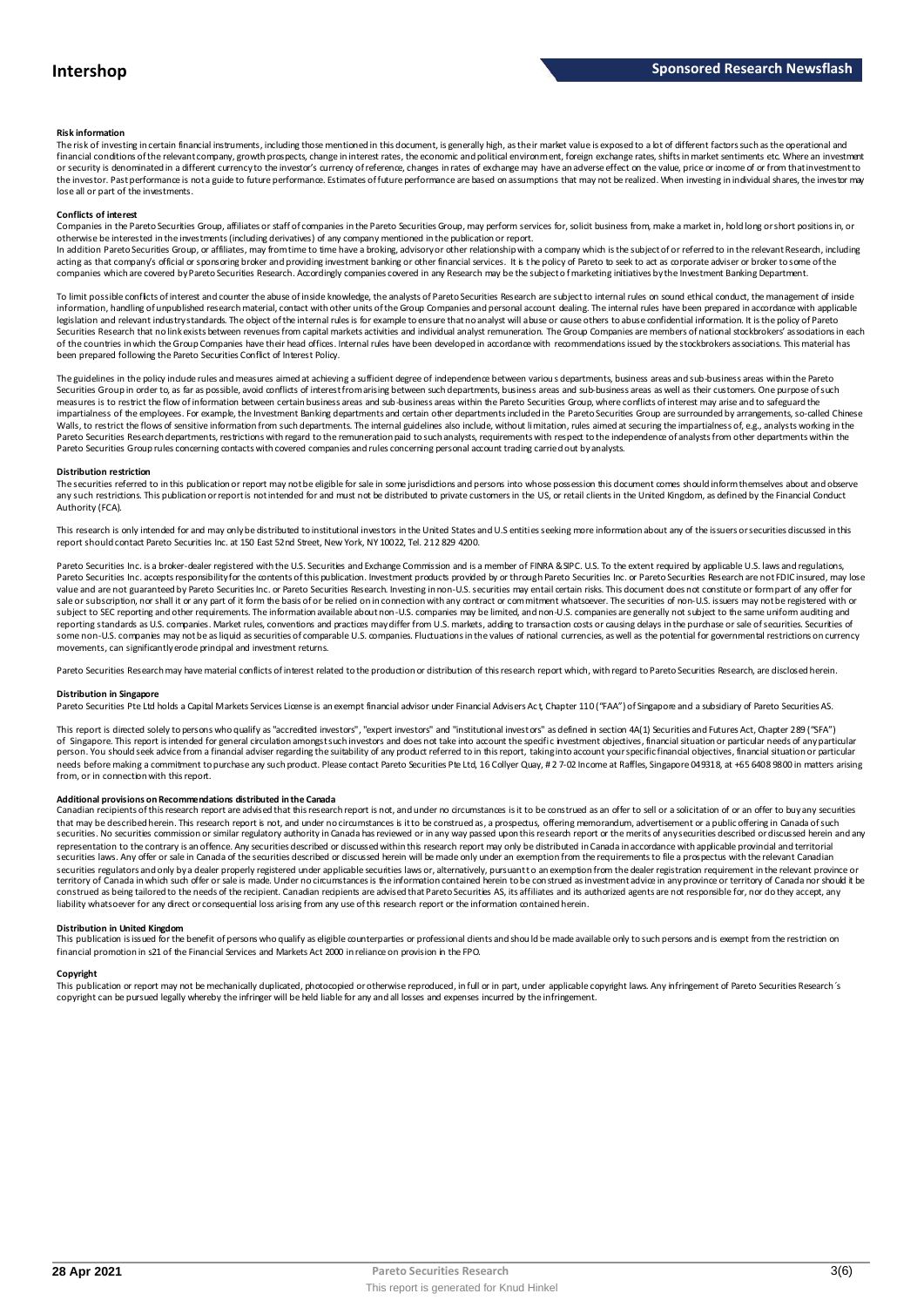## **Appendix A**

Disclosure requirements in accordance with Commission Delegated Regulation (EU) 2016/958 and the FINRA Rule 2241

| Companies                  | No. of shares Holdings in % |        | Companies                 | No. of shares Holdings in % |       |  |
|----------------------------|-----------------------------|--------|---------------------------|-----------------------------|-------|--|
| Bonheur ASA                | 241.145                     | 0.57%  | SpareBank 1SMN            | 1.875.442                   | 1.44% |  |
| DOF ASA                    | 2.366.346                   | 0.77%  | SpareBank 1SR-Bank ASA    | 1.849.852                   | 0.72% |  |
| <b>Helgeland Sparebank</b> | 2,015,935                   | 9.66%  | SpareBank 1Østfold Akersl | 1,139,560                   | 9.20% |  |
| Pareto Bank ASA            | 16.235.486                  | 23.24% | SpareBank 1Østlandet      | 3,825,292                   | 3.57% |  |
| Polaris Media ASA          | 292.380                     | 0.60%  | Sparebanken Møre          | 305.239                     | 3.09% |  |
| Quantafuel                 | 1,119,190                   | 0.81%  | Sparebanken Sør           | 433.744                     | 2.77% |  |
| Selvaag Bolig ASA          | 2,893,099                   | 3.09%  | Sparebanken Vest          | 6,803,873                   | 6.34% |  |
| SpareBank 1BV              | 1.621.940                   | 2.57%  | <b>Totens Sparebank</b>   | 78.246                      | 1.28% |  |
| SpareBank 1Nord-Norge      | 4.123.817                   | 4.11%  | Zenterio AB               | 663.468                     | 0.74% |  |
|                            |                             |        |                           |                             |       |  |

Pareto Securities AS may hold financial instruments in companies where a recommendation has been produced or distributed by Pareto Securities AS in connection with rendering investment services, including Market Making.

|                           | Analyst     | Total     |                          | Analyst     | Total    |                             | Analyst   | Total     |
|---------------------------|-------------|-----------|--------------------------|-------------|----------|-----------------------------|-----------|-----------|
| Company                   | holdings*   | holdings  | Company                  | holdings*   | holdings | Company                     | holdings* | holdings  |
| AF Gruppen                | $\mathbf 0$ | 1,675     | Fjord1ASA                | 0           | 19,454   | Pareto Bank                 | 0         | 2,411,876 |
| Aker ASA                  | 500         | 2,359     | Fjordkraft Holding       | $\pmb{0}$   | 12,605   | Pexip Holding               | 0         | 30,583    |
| Aker BP                   | $\Omega$    | 31,075    | <b>Flex LNG</b>          | $\mathbf 0$ | 14,312   | PGS                         | 0         | 11,676    |
| Aker Carbon Capture       | $\Omega$    | 190,368   | Frontline                | $\Omega$    | 82,308   | <b>Protector Forsikring</b> | 0         | 12,000    |
| Aker Horizons             | $\Omega$    | 1,768     | Gjensidige Forsikring    | $\pmb{0}$   | 7,400    | Quant af uel                | 0         | 1,119,190 |
| Aker Offshore Wind        | $\mathbf 0$ | 168,028   | Golden Ocean Group       | 0           | 1,433    | <b>REC Silicon</b>          | 0         | 37,551    |
| American Shipping Company | $\mathbf 0$ | 13,300    | Grieg Seafood            | $\pmb{0}$   | 12,523   | SalM ar                     | 0         | 105       |
| Aprila Bank ASA           | $\mathbf 0$ | 22,675    | Hafnia Limited           | $\mathbf 0$ | 117,330  | Sandnes Sparebank           | 0         | 126,013   |
| Archer                    | $\Omega$    | 30,170    | Huddly                   | $\mathbf 0$ | 859,242  | Sbanken ASA                 | 0         | 4,520     |
| Arcus                     | $\mathbf 0$ | 2,784     | Hunter Group ASA         | $\mathbf 0$ | 308,500  | Scatec Solar                | 0         | 20,084    |
| Atlantic Sapphire         | $\Omega$    | 10,910    | HydrogenPro              | $\pmb{0}$   | 37,151   | Schibsted ASA B Aksjer      | 0         | 155       |
| Austevoll Seafood         | $\mathbf 0$ | 29,135    | Ice Group ASA            | $\mathbf 0$ | 200,000  | Selvaag Bolig               | 0         | 51,900    |
| A vance Gas               | $\mathbf 0$ | 3,362     | Komplett Bank            | 0           | 99,300   | Skitude                     | 0         | 12,695    |
| Axactor                   | $\Omega$    | 45,391    | Kongsberg Gruppen        | $\pmb{0}$   | 35,866   | SpareBank 1 Nord-Norge      | 0         | 1,850     |
| B2Holding AS              | $\Omega$    | 14,075    | <b>KWS</b>               | 75          | 75       | SpareBank 1 SMN             | 0         | 12,740    |
| <b>BASF</b>               | 270         | 270       | Lerøy Seafood Group      | $\mathbf 0$ | 18,142   | SpareBank 1 SR-Bank         | 0         | 8,343     |
| Bonheur                   | $\Omega$    | 32,275    | M ercell                 | $\pmb{0}$   | 23,038   | Sparebank 1Østfold Akershus | 0         | 1,252     |
| Borregaard ASA            | $\Omega$    | 650       | <b>Mowi</b>              | $\mathbf 0$ | 4,594    | SpareBank 1Østlandet        | 0         | 8,621     |
| Bouvet                    | $\mathbf 0$ | 294       | M PC Container Ships     | $\pmb{0}$   | 45,934   | Sparebanken Sør             | 0         | 16,435    |
| <b>BRABank</b>            | $\mathbf 0$ | 74,607    | Nordic Semiconductor     | $\mathbf 0$ | 5,406    | Sparebanken Vest            | 0         | 15,535    |
| <b>BW Energy</b>          | $\mathbf 0$ | 55,375    | Noreco                   | $\mathbf 0$ | 790      | Sparebanken Øst             | 0         | 1,500     |
| <b>BW LPG</b>             | $\mathbf 0$ | 10,800    | Norsk Hydro              | $\mathbf 0$ | 106,867  | Stolt-Nielsen               | 0         | 1,817     |
| <b>BW</b> Offshore        | $\Omega$    | 16,076    | Norske Skog              | $\mathbf 0$ | 38,225   | Storebrand                  | 0         | 24,732    |
| Cloudberry Clean Energy   | $\mathbf 0$ | 50,000    | Norwegian Finans Holding | $\mathbf 0$ | 3,210    | Subsea 7                    | 0         | 9,226     |
| <b>DNB</b>                | $\mathbf 0$ | 29,944    | Norwegian Property       | $\mathbf 0$ | 24,121   | Telenor                     | 0         | 7,453     |
| <b>DNO</b>                | $\mathbf 0$ | 151,978   | <b>NTS</b>               | $\mathbf 0$ | 2,272    | Volue                       | 0         | 15,148    |
| <b>DOF</b>                | $\mathbf 0$ | 2,366,346 | Ocean Yield              | 0           | 72,970   | <b>VOW</b>                  | 0         | 5,981     |
| Elkem                     | $\mathbf 0$ | 35,426    | OHT                      | $\mathbf 0$ | 6,650    | Wallenius Wilhelmsen        | 0         | 57,450    |
| Entra                     | $\Omega$    | 10,477    | Okeanis Eco Tankers      | 0           | 22,000   | XXL                         | 0         | 23,516    |
| Equinor                   | $\Omega$    | 2,663     | Orkla                    | 0           | 19,542   | Yara                        | 0         | 14,343    |
| Europris                  | $\mathbf 0$ | 11,263    | Panoro Energy            | $\mathbf 0$ | 18,324   |                             |           |           |
|                           |             |           |                          |             |          |                             |           |           |

This overview is updated monthly (last updated 15.04.2021). \*Analyst holdings ref ers t o posit ions held by t he Paret o Securit ies AS analyst covering t he company.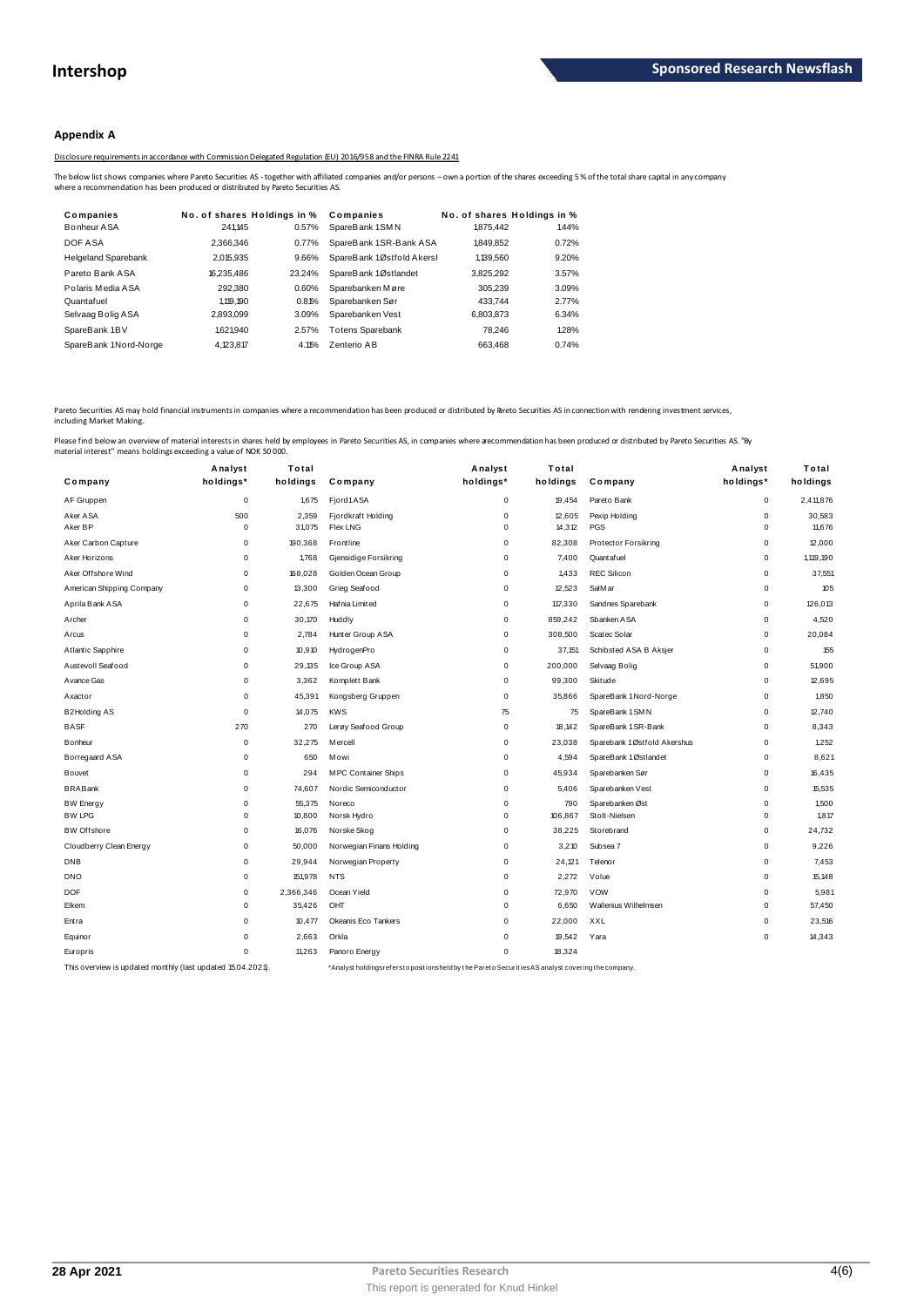## **Appendix B**

Disclosure requirements in accordance with Article 6(1)(c)(iii) of Commission Delegated Regulation (EU) 2016/958

Overview over issuers of financial instruments where Pareto Securities AS have prepared or distributed investment recommendation, where Paret example of the second of manual insurance where rare to becume sas have prepared or distributed investment recommendation, where Pa Securities AS have been lead manager/co-lead manager or have rendered publidy known not im

| 24SevenOffice Scandinavia              | CRC Holding B.V. ("Pryme")       | Klaveness Combination Carriers ASA Quantafuel |                              |
|----------------------------------------|----------------------------------|-----------------------------------------------|------------------------------|
| 2G Energy                              | Digiplex                         | <b>KLP</b>                                    | <b>REC Silicon</b>           |
| Acconer AB                             | DOF                              | Komplett Bank                                 | Saga Robotics                |
| Advanzia Bank S.A.                     | DOF Subsea AS                    | Kongsberg Automotive                          | Salmon Evolution             |
| Africa Energy Corp Corp                | EcoOnline AS                     | Kraft Bank                                    | Scorpio Bulkers              |
| Aker ASA                               | Element ASA                      | Maha Energy                                   | <b>Seafire AB</b>            |
| Aker Clean Hydrogen                    | <b>ELOP</b>                      | <b>Meltwater</b>                              | SGL TransGroup International |
| Aker Horizons                          | Endur ASA                        | Mercell                                       | Siccar Point Energy          |
| AkershusEnergi                         | Energean Israel Finance Ltd.     | Mintra Group                                  | <b>Skitude</b>               |
| Akva Group                             | Fertiberia S.A.R.L.              | Modex AS                                      | Sparebanken Vest             |
| Alussa Energy Acquisition Corp (Freyr) | Fjordkraft Holding               | <b>MPC Container Ships</b>                    | Strandline Resources Limited |
| American Tanker, Inc.                  | Flexistore AS                    | MutaresSE&Co.KGaA                             | Talos Energy Inc             |
| Aprila Bank ASA                        | Genel Energy                     | Müller Medien GmbH (United Vertica Tise AS    |                              |
| Arctic Fish                            | Gjensidige Forsikring            | Navigator HoldingsLtd.                        | Trønderenergi AS             |
| ArendalsFossekompani                   | Golden Ocean Group               | Navios                                        | Vow                          |
| Attensi AS                             | Goliath Offshore                 | Next BiometricsGroup                          | WatercirclesForsikring ASA   |
| <b>Belships</b>                        | Hafnia Ltd.                      | Nordic Halibut                                | West Coast Salmon            |
| Biolnvent                              | <b>Heimdall Power</b>            | Norse Atlantic                                | Wheel.me                     |
| Boreal Holding AS                      | HKN Energy Ltd                   | Norske Skog                                   | Ørn Software                 |
| Borr Drilling Limited                  | Hof seth BioCare                 | Norwegian Block Exchange                      |                              |
| Brooge Energy Limited                  | House of Control                 | Odf jell SE                                   |                              |
| Bulk Infrastructure Holding            | Huddly                           | OHT                                           |                              |
| <b>BWEnergy</b>                        | HydrogenPro                      | Panoro Energy                                 |                              |
| Central Nic Group PLC                  | Ice Group Scandinavia HoldingsAS | Pelagia Holding AS                            |                              |
| Cibus Nordic Real Estate               | Idavang A/S                      | PetroNor E&P                                  |                              |
| Circa Group                            | Instabank ASA                    | PetroTal                                      |                              |
| Cloudberry Clean Energy                | KaleraAS                         | Pexip Holding                                 |                              |
| CrayoNano AS                           | Keppel FELS Limited              | Proximar Seafood                              |                              |

This overview is updated monthly (this overview is for the period 31.03.2020 - 31.03.2021).

## **Appendix C**

Disclosure requirements in accordance with Article 6(3) of Commission Delegated Regulation (EU) 2016/958

| Distribution of recommendations |                |  |  |  |  |
|---------------------------------|----------------|--|--|--|--|
| Recommendation                  | % distribution |  |  |  |  |
| Buy                             | 68%            |  |  |  |  |
| Hold                            | 29%            |  |  |  |  |
| Sell                            | 3%             |  |  |  |  |
|                                 |                |  |  |  |  |

| Distribution of recommendations (transactions*) |                |  |  |  |
|-------------------------------------------------|----------------|--|--|--|
| Recommendation                                  | % distribution |  |  |  |
| Buy                                             | 95%            |  |  |  |
| Hold                                            | 5%             |  |  |  |
| Sell                                            | በ%             |  |  |  |

\* Companies under coverage with which Pareto Securities Group has on-going or completed public investment banking services in the

previous 12 months.

This overview is updated monthly (last updated 15.04.2021).